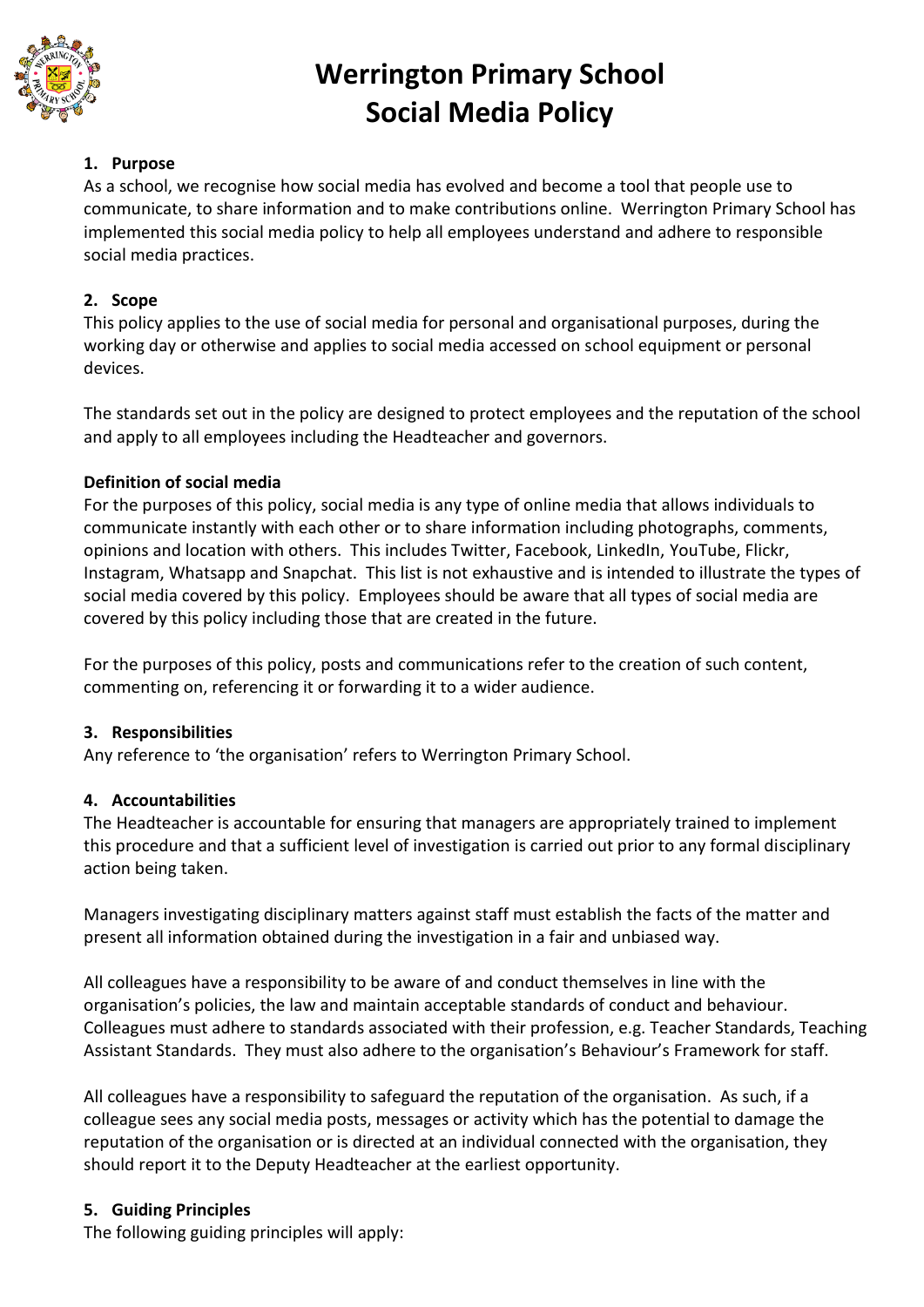**Safeguarding –** The safeguarding of young people is a priority for our organisation. All colleagues must set a good example for young people by using social media and IT responsibly. All colleagues must comply with the school's policies and procedures for safeguarding children as well as comply with the relevant statutory guidance on safeguarding.

**Fair and Proportionate –** The organisation will act fairly and proportionately in its application of this policy taking account of an individual's human right to privacy.

**Consistent and objective –** All managers have a duty to ensure that they and all of the colleagues they are responsible for are aware of, and comply with, the organisation's policies and procedures. Managers are also responsible for making sure that colleagues know when they are not achieving or maintaining the expected standards of conduct or behaviour.

**Acceptable Behaviour and Conduct –** The employer expects all colleagues to meet high standards of behaviour and conduct, including the Werrington Behaviours Framework for staff. Colleagues should note the standards identified in Appendix A of this policy.

## **6. Link with Other Policies and Procedures**

**Grievance Policy –** Colleagues may raise a grievance regarding the organisation's application of this policy which will be addressed in accordance with the organisation's Grievance Policy and Procedure.

**Disciplinary Policy –** This policy set out standards in relation to the use of social media at work and in a colleague's personal life. Any breach of this policy will be considered to be a disciplinary matter and will be dealt with in accordance with the organisation's Disciplinary Policy and Procedure, in which a range of sanctions are available to the employer from addressing the matter informally to summary dismissal for gross misconduct.

**ICT Policy –** This policy should be read in conjunction with the organisation's other policies regarding information technology use including: Acceptable Use Policy and Computing Policy.

**Safeguarding Policy and Code of Conduct –** Colleagues must ensure their actions regarding social media are consistent with the safeguarding of young people and adhere to the organisation's Code of Conduct.

**Equal Opportunities Policy –** The organisation does not tolerate bullying or harassment and the use of social media for such purposes will be considered a very serious matter and dealt with in accordance with the organisation's Disciplinary Policy. Colleagues are not permitted to make any offensive, derogatory or negative comments about any individual's characteristics whether protected or not.

**Data Protection Policy – Colleagues are expected to maintain the privacy and security of personal** information about another individual and / or the organisation. The disclosure of personal data (including special category data), commercially sensitive information or intellectual property will be considered a very serious matter and dealt with in accordance with the organisation's Disciplinary Policy.

#### **7. Standards of use of social media**

As an employee of the organisation, you are an ambassador for the school and your behaviour in any situation, including online, should reflect positively on the school. Therefore, the following standards should be adhered to at all times when using social media either in a work capacity or in your personal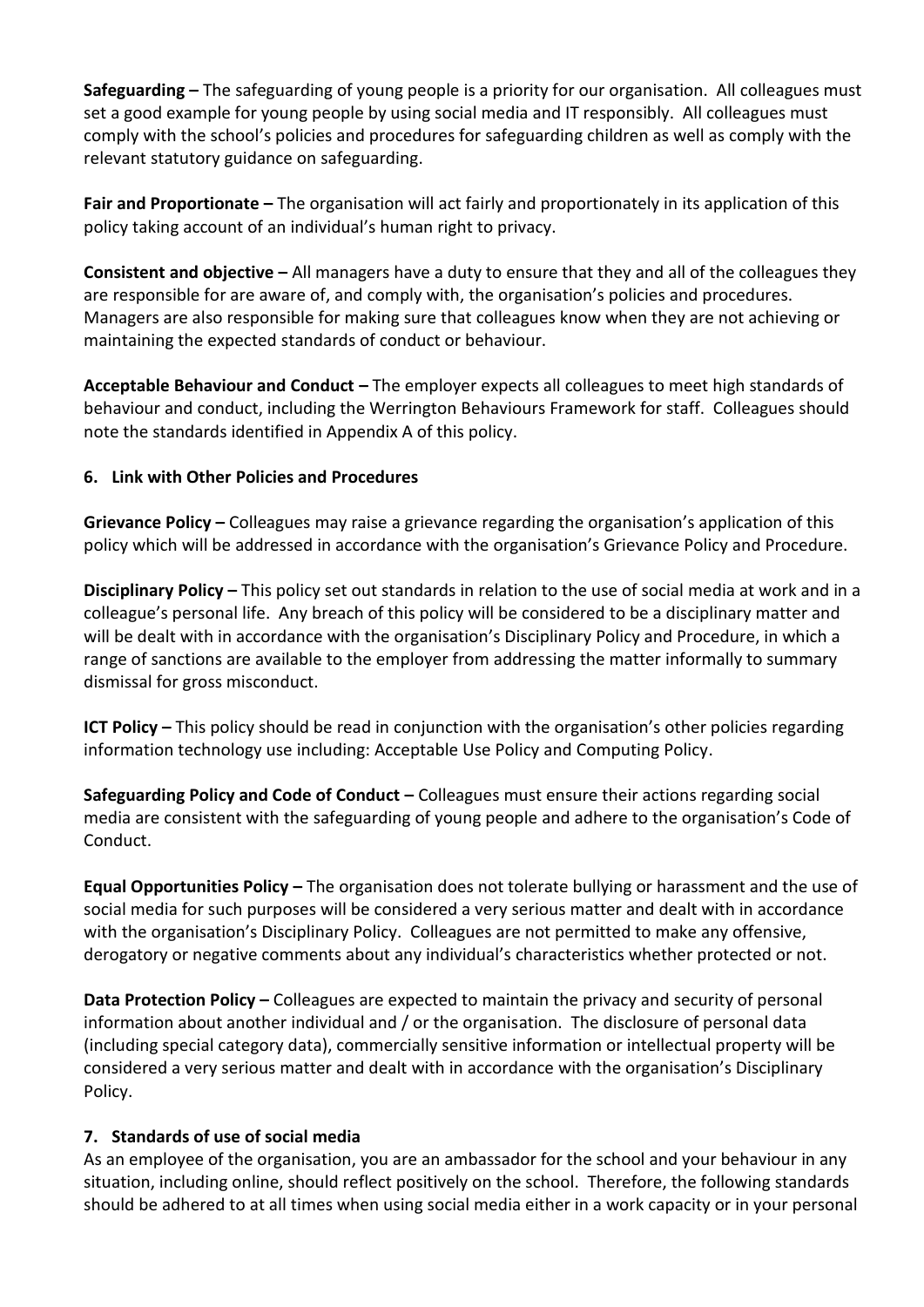- 1. When posting or communicating on social media, you are doing so on your own behalf and not as a representative of the organisation, unless specifically requested to do so by the Headteacher for school business.
- 2. All posts or communications must be made under your own name.
- 3. You must not identify yourself as an employee of Werrington Primary School on social media.
- 4. If you include your occupation in your online profile, any posts or communications associated with your profession must include a disclaimer such as 'the opinion expressed here is entirely my own and does not necessarily reflect the views of my employer'.
- 5. You must not under any circumstances disclose any confidential or personal information about Werrington Primary School, its business or any of its employees, governors or other professionals working with the school or discuss any individual at or associated with another school.
- 6. You must not under any circumstances disclose any confidential or personal information about any of the pupils at Werrington Primary School or their parents, carers or other professional working with them and their families.
- 7. All posts or communications must not constitute defamation, discrimination, bullying or harassment towards any individual or group. This includes social media content that is of a sexual, violent or inappropriate nature (in the context of a school environment). The publication of this type of information will be taken seriously by the school and be considered to constitute gross misconduct. Legal action may be brought against the individual responsible for the publication of such information.
- 8. Use of social media at work. Employees are allowed to make reasonable and appropriate use of social media websites from the school's computers or devices, provided that this does not interfere with their duties and employment responsibilities. However, the school has specifically blocked the use of Facebook, Pinterest, Instagram, Snapchat on its computers. The school understands that employees may wish to use their own equipment to access social media websites while they are at work. Employees must limit their use of social media on their own equipment to break / lunchtime when they are not on duty and this must be done out of sight of any pupils.

## **8. Excessive use of social media at work**

Employees are not permitted to spend an excessive amount of time using social media while they are at work, whether it is on school equipment or personal devices of any kind. Any use of social media at work (unless in the course of employment) must not interfere with a colleague's duties and employment responsibilities. This is likely to have a detrimental impact on the employee's productivity and the outcomes for young people.

## **9. Monitoring the use of social media**

The school reserves the right to legitimately and proportionately monitor employee's internet, email and social media usage on school computers or mobile devices. This monitoring may include but is not limited to monitoring, accessing and reviewing and printing of any social media material. This information may be disclosed to a third party for the purposes of obtaining advice on further action.

Valid reasons for monitoring usage may include suspicions that the employee has:

- been using social media websites when he/ she should be working;
- acted in a way that is in breach of the rules set out in this policy;
- damaged the security and integrity of IT systems; or
- to safeguard the privacy and security of the personal data the organisation is responsible for.

life: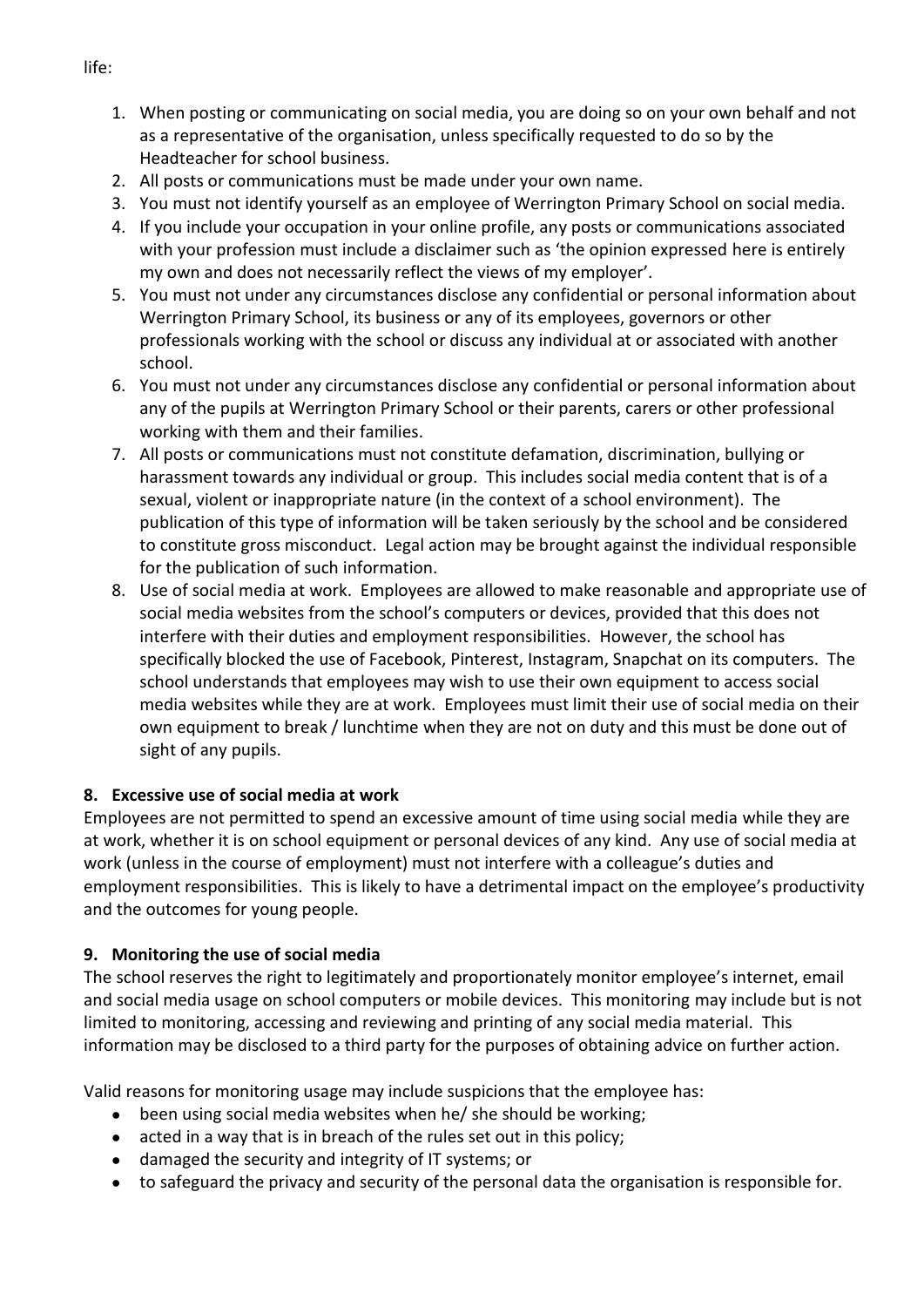The content of the school's IT and communication systems are the property of the organisation. Colleagues should have no expectation of privacy in any social media post or message transmitted from or to, received, stored or recorded on the organisation's IT and communications systems. Therefore, colleagues are advised not to use the organisation's IT equipment for any personal matter they wish to keep private or confidential from their employer.

# **10. Social Media Use on behalf of the organisation**

If you are required to create and maintain social media accounts for the organisation in the course of your employment, those accounts, content and contracts remain the property of the organisation. You will be required to provide the employer with full access to the accounts including at any time upon request and when you leave the organisation's employment.

Employees must ensure they adopt appropriate safeguards for organisational social media purposes which include:

- obtaining permission from a manager before embarking on a public campaign using social media; and
- getting a colleague (Deputy Headteacher or Online Safety Lead) to check the content before it is published.

Any communications that employees make in a professional capacity through social media must not be considered misuse as identified in Appendix A of this policy.

## **11. Social Media in your personal life**

Werrington Primary School accepts that its employees with use social media in their personal life. Employees must be aware that their posts and communications can damage the reputation of the school if they are recognised as being an employee. Employees should adhere to the standards set out in Appendix A of this policy at all times when using social media in their personal life.

The school reserves the right to legitimately and proportionately monitor and review the use and content of personal social media, if it has been found that there has been proven misconduct in this regard or if it has been brought to the attention of the school that potential misconduct is taking place. If any posts or communications, whether initiated, responded to or distributed by the employee, are considered to be in breach of the standards set out in this policy, disciplinary action will be considered.

## **12. Disciplinary action over social media use**

All employees are required to adhere to this policy. Employees should note that any breaches of this policy may lead to disciplinary action, including dismissal. Serious breaches of this policy, for example incidents of bullying of colleagues or social media activity causing serious damage to the organisation, may constitute gross misconduct and lead to summary dismissal.

An employee, who makes a defamatory statement that is published on the internet or who harasses an individual, may be legally liable for any damage to the reputation of the individual or organisation concerned.

## **13. Data Protection**

The organisation will comply with the provisions of the Data Protection law. Personal data will be processed by the organisation in accordance with the principles of that legislation, as necessary for the performance of the employee's contract of employment and / or the conduct of the organisation's business. The organisation will ensure that personal information about an employee is securely retained.